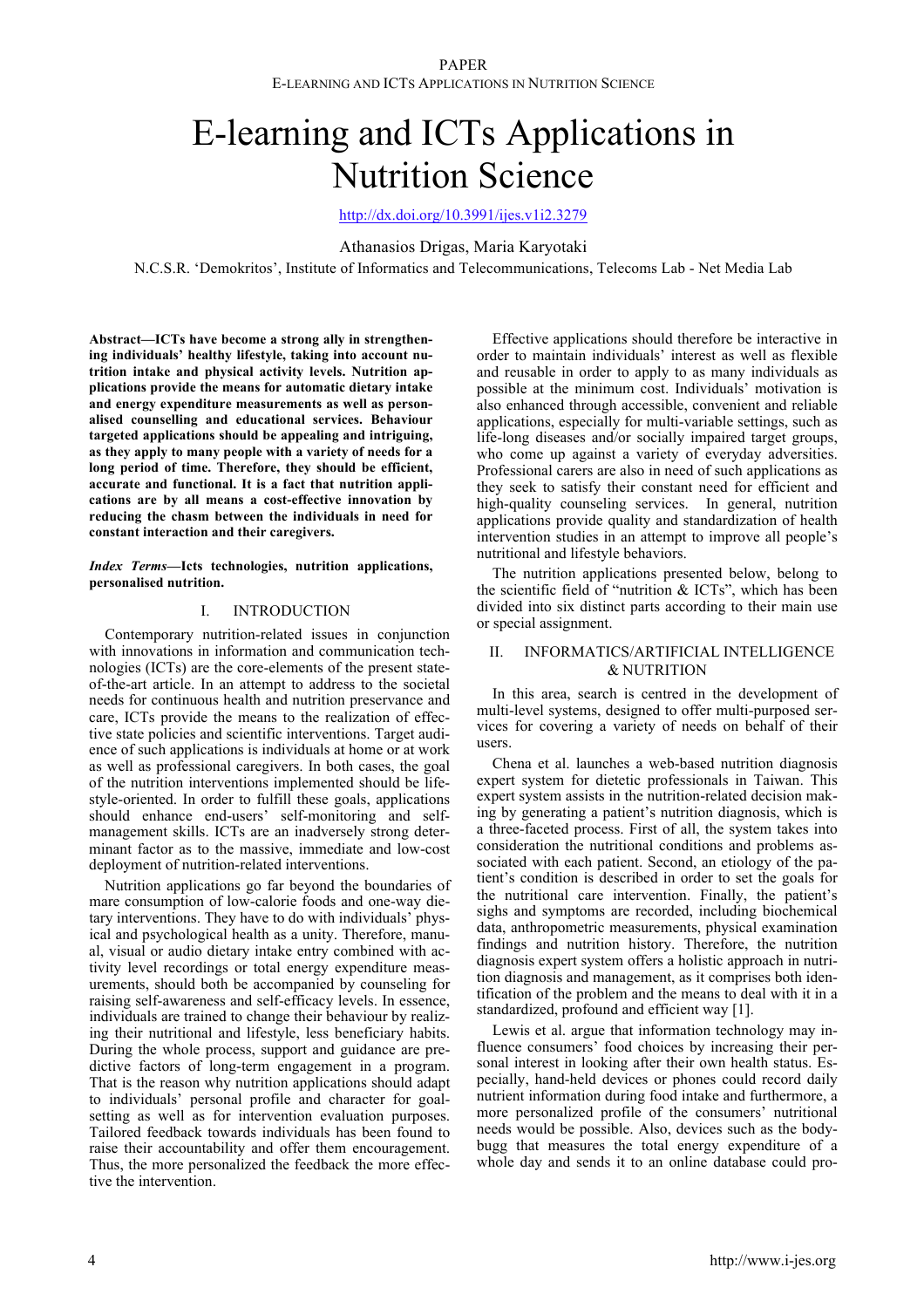vide the interested party with the necessary feedback in order to achieve body weight goals [2].

Koch et al. bring to light an expanding, crossdisciplinary research subject concerning the delivery of care to older people, such as their nutrition, physical activity and medication with the assistance of information technology, sensor technology, and information systems. It seems that elderly population's perspectives towards their care differentiate according to the stage of their aging process as well as to their gender [3].

In Lopez et al., motion sensors inside a mobile phone convert accelerometry counts into energy expenditure by taking into account heart rate, body and environment temperature under free-living conditions. Such measurements may be also effective as far as the prevention of cardiovascular accidents is concerned [4].

Bickmorea et al. launch an ontology of health behaviour change, deployed for diet promotion. The notable efficacy of this automated, media-based intervention is attributed both to its capacity to emulate the behaviour of an expert counsellor and to its reusability and interoperability. In this way, patients' health behaviour change applications can become a strong health counselling tool, taking into account the reduction of their dissemination cost [5].

Takahashi et al. present an Automatic Nutrient Calculation System on the web, which identifies and calculates the amount of the ingredients in grams included in almost 1 million registered recipes as well as the total amount of nutrients in each one of the ingredients. In the ingredient nutrient database, information on the cooking processing method, change the quantity of nutrients [6].

Amft at al. argue that on-body sensors can make rough estimations on ratio of fluid and solid foods consumed and also they can capture food category and timing information. Thus, behavioral-based, nutrition interventions can become more solid and precise. The three sensing domains are arm and trunk movements, chewing of foods and swallowing activity. Evidently, recognition of dietary activity events was realized by means of quantitative detection and classification, accounting for automatic dietary monitoring [7].

Ayres et al. made a record on the necessary nutrition informatics competencies in dietetics. Informatics includes the efficiency to collect, store, retrieve and study data. Nutrition informatics is the intersection of information, nutrition, and technology, a future-holding, crossdisciplinary innovation in dietetics and health care in general. In Delphi study presented, registered dieticians are convinced of the fact that they should be able to select, implement and maintain sufficiently, information management systems across all levels of their practice [8].

## III. MOBILES & NUTRITION

Mobile nutrition systems offer the means for measuring food intake and energy expenditure as well as they provide constant communication and interaction in the form of personalised information exchange between the interested party and a professional adviser.

Hebden et al, describe the process of developing four smartphone applications to raise young adults' motivation in the improvement of their nutrition and physical activity behaviours. The purpose of the applications was to enhance subjects' self-reflection on their physical activity and consumption of take-out foods (fast food), fruit, vegetables and sugar-sweetened drinks. The realisations of such intriguing, cost-effective, long-term health interventions, focusing on subject's self-assessment and awareness, necessitate, therefore, continuous encouragement and support in the form of personalised feedback [9].

In Kerr et al., a 6-month nutrition intervention project aiming at young adults' improvement of eating behaviors, makes use of a mobile application called "CHAT" that keeps a record of the food images consumed as well as invites the intervention group to perform dietary changes through tailored feedback on their food intake via a text message. In this case, nutritional messages referred to consumption of fruit, vegetable and junk food are related to age, gender and behavioral characteristics. Not only are the content, frequency and length of text message important, but also the adequate time of receiving it in order for the participants to build their self-efficacy on healthy eating habits [10].

Vandelanotte et al. performed a pilot-study concerning middle-aged, Australian men views on mobile phone delivered physical activity and nutrition interventions. Middle-aged men prefer tailor-made, self-monitoring and intervention delivery applications performed especially in smartphones, with an emphasis on maximum simplicity, speed and convenience in their operation [11].

Medhi et al., present observations and findings from a three-month field study in rural India, during which an easy-to use application, deployed in low-cost mobile phones, substituted paper-based data for a more accurate and accessible, digital database concerning the combat against children's malnutrition. Data entry and management was upgraded, whereas infrastructure deficiencies should be diminished by staff training and easy-to access technical support [12].

# IV. TELE-NUTRITION

Applications belonging in telenutrition research field are easy-to-use and cost-effective, as they enhance the adaption of long-lasting, self-monitoring health behaviour change.

Hercberg et al. investigate the relationship between nutrition and health outcomes in a 10-year follow-up, webbased study called "The Nutrinet-Sante Study", located in France. At the starting point of the study, volunteers record three 24h dietary intake, socio-demographic and lifestyle questionnaires, health, anthropometric questionnaires and physical activity questionnaires. Every year, the participants must once again fill in the abovementioned questionnaires as well as the three 24h dietary records. Moreover, every month they will receive informative e-mails, reminding them of the necessity to update their personal profiles on their food behaviour, nutritional and health by filling out a new questionnaire via the website [13].

Neuenschwander et al. made a comparative study between a web-based and an in-person nutrition education program for low-income adults. The technical part of the interventions, such as their content and duration was similar. Traditional in-person nutrition education and webbased nutrition education, both showed significant nutrition-related behaviour outcomes. Moreover, the nutritionrelated changes were equivalent in both intervention groups. Web-based participants also reported willingness to use the website again, taking into account its efficacious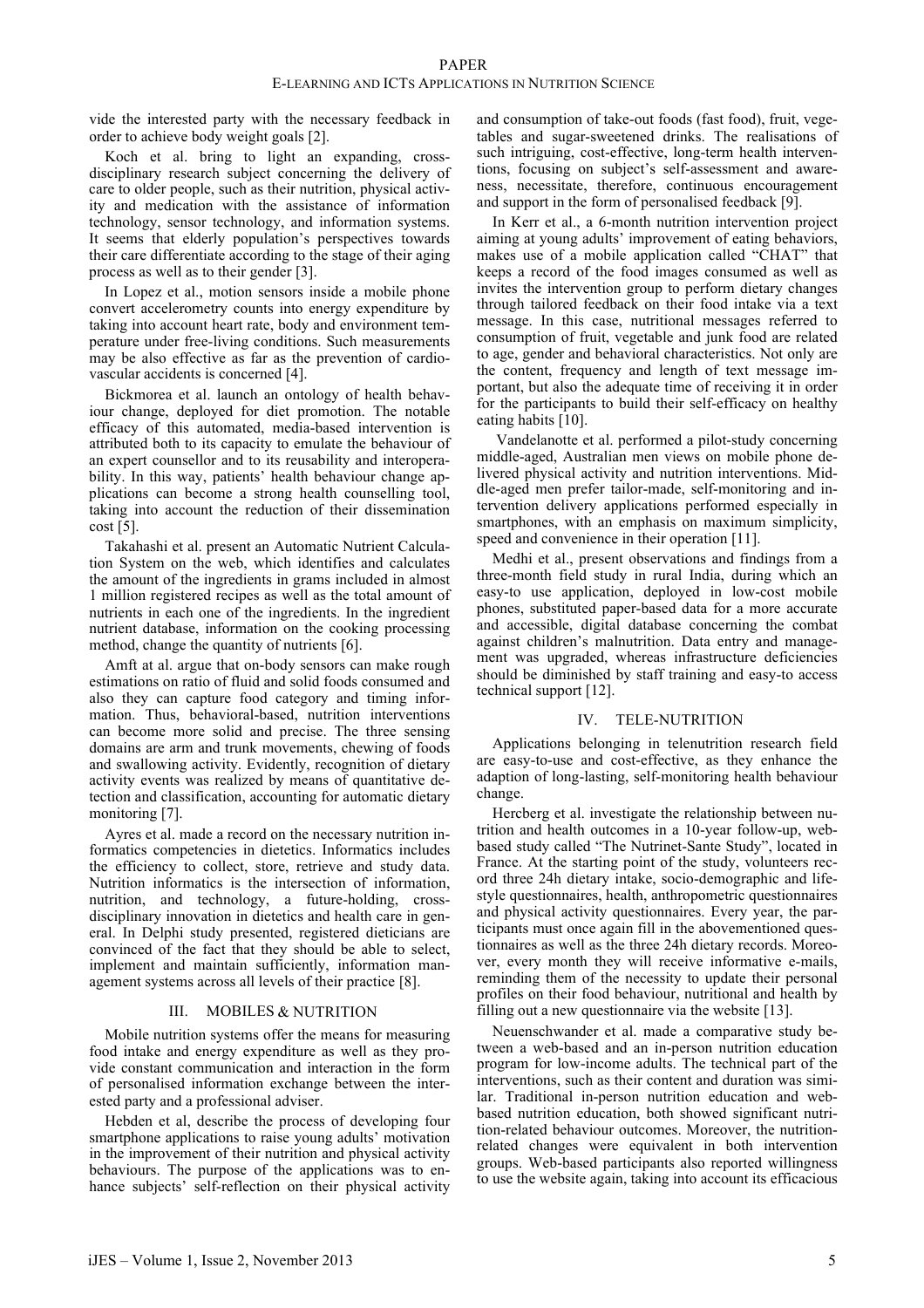design, decreased cost of accessibility and easy implementation [14].

Vandelanotte et al. made a pilot-study aimed to examine middle-aged, Australian men's opinions and perceptions regarding the use of internet in the improvement of their physical activity and nutrition behaviors. It is noteworthy that the aforementioned target group show low commitment levels to engagement in health intervention programs. Indeed, middle-aged men support the use of websites as a means to self-monitor their physical activity and nutrition behaviours on the condition that delivered interventions are accessible, understandable, appealing, reliable and concise [11].

Gibney et al. argue that the use of web-based, personalised nutrition applications for the collection of food data in an intervention study should be, first of all, plausible and user-friendly, even though precise and exact data entry from the participants is less possible. Furthermore, personalised feedback towards the participants should be easy-to-use, based on simple visual tools, instead of any numeric data. Food choice advice should be focused on meal intake and ranges of nutrient intake, presented on the computer screen by making a classification, depending on the participant's average nutritional needs [15].

Hong et al. created a kid-friendly, web-based nutrition education searching system, combining both video scripts of the cooking process of healthy recipes and easily learned nutrition information with plenty of searching methods. Children can seek for a menu of their preference by using a key word expression such as food materials, age group, menu type, menu style and nutrients or the upper and lower bound of the calories and the nutrients they opt for [16].

Hong et al. created a web expert system for nutrition management and counselling, which takes into consideration gender, age and diseases so as to compose general and therapeutic meals. The system compares e-databases, originating from user's information and experts' recommendations in the sense that the latest assess on-line the nutrients and calories included in a meal, chosen by the user of the system [17].

Vereecken et al. made a comparative study on the feasibility of young children's nutrition assessment, based on their dietary habits and their parents' sociodemographic variables, by implementing either an on-line assessment tool or a paper and pencil questionnaire. No significant differences were found in relation to nutrient and food group recordings, except from water. Parents that preferred to fill in the pencil food diary were younger and had a lower education level. From the parents that completed the on-line questionnaire, the majority indicated that it was user-friendly, attractive and clear [18].

# V. DISTANCE LEARNING & NUTRITION

Distance learning in nutrition is an effective way of providing high quality, standardized knowledge as well as a disease preventive technique.

Busstra et al. attempted to create an efficient educational tool for producers and compilers of food composition data as well as for food composition data users, such as dieticians, epidemiologists, nutritionists, food scientists and medical doctors. This interactive e-learning module focuses on its activating character and self-driven knowledge acquisition base in order to stabilize learners'

competency in high quality food composition data production and use. In addition, learning process is structured in a way that macronutrient analysis training would become suitable for non-chemists, thus making the course more adaptable to learners' heterogeneous needs. The postgraduate students participating in the course thought very highly of the aforementioned, digital learning material on account of both its educational and instructional principles [19].

Charrondierea et al. describe a distance-learning application called "The Food Composition Study Guide", which centralises on self-based learning and evaluation techniques in the areas of food composition, management and use. Every distance-learning program, such as the Study Guide is remotely accessible by using electronic communication. Moreover, its design and delivery make it a well-plausible didactic tool to certify and broaden students' knowledge in a standardised and cost-effective way, improving the availability, comparability and quality of food composition data [20].

Steyn et al., made a research in the field of a postgraduate, distance course, taking place in South Africa, where nutritional needs of the people suffering from the Acquired Immune Deficiency Syndrome (AIDS) as part of the socio-economic impact of HIV and AIDS pandemics, was never investigated or described before. Postgraduate students' views on both the design and the implementation of the e-learning programme were rather positive, although it seemed unavoidable that their personal uncapabilities or constraints in computer literacy and internet access would lead to an undesirable failure in the fulfilment of the learning goals. Moreover, the students' positive learning experiences elevate as long as their personal needs and capabilities are taken into account, including any shortages in the necessary resources such as accessible technology, budget and available time [21].

Martínez et al., created a transdisciplinary, collaborative, postgraduate project, powered by wikispaces, concerning the Mediterranean Diet and its social, economic, cultural and health related facets. According to students' evaluation of the project, the holistic and collaborative learning approach about the Mediterranean Diet was followed by the acquisition of additional competences and skills, such as the effective use of information and communication technology [22].

 Trovato et al., suggest that professional post-graduate training in experts' enhanced skills and knowledge for convincing patient's to adapt to the Mediterranean Diet lifestyle, through e-learning, is a fundamental tool for the fulfilment of "Predictive, Preventive and Personalised Medicine". Predictive Medicine is based upon the clinical excellence of younger doctors in relation to their subject's nutrition and physical activity assessment. Preventive Medicine counters with the establishment of nutritionfriendly schools, striving for children's balanced diet. Finally, Personalised Medicine binds the subject's tailored and timely diagnosis with nutrition and lifestyle changes. Overall, dieticians and medical doctors must share skills and competences in order to boost their patient's motivation and self-efficacy, making clear of the fact that behavioural psychology must have a vital role in Continuous Medical Education [23].

Tao made an in-depth research in Taiwanese college students' perceptions over e-learning and online asyn-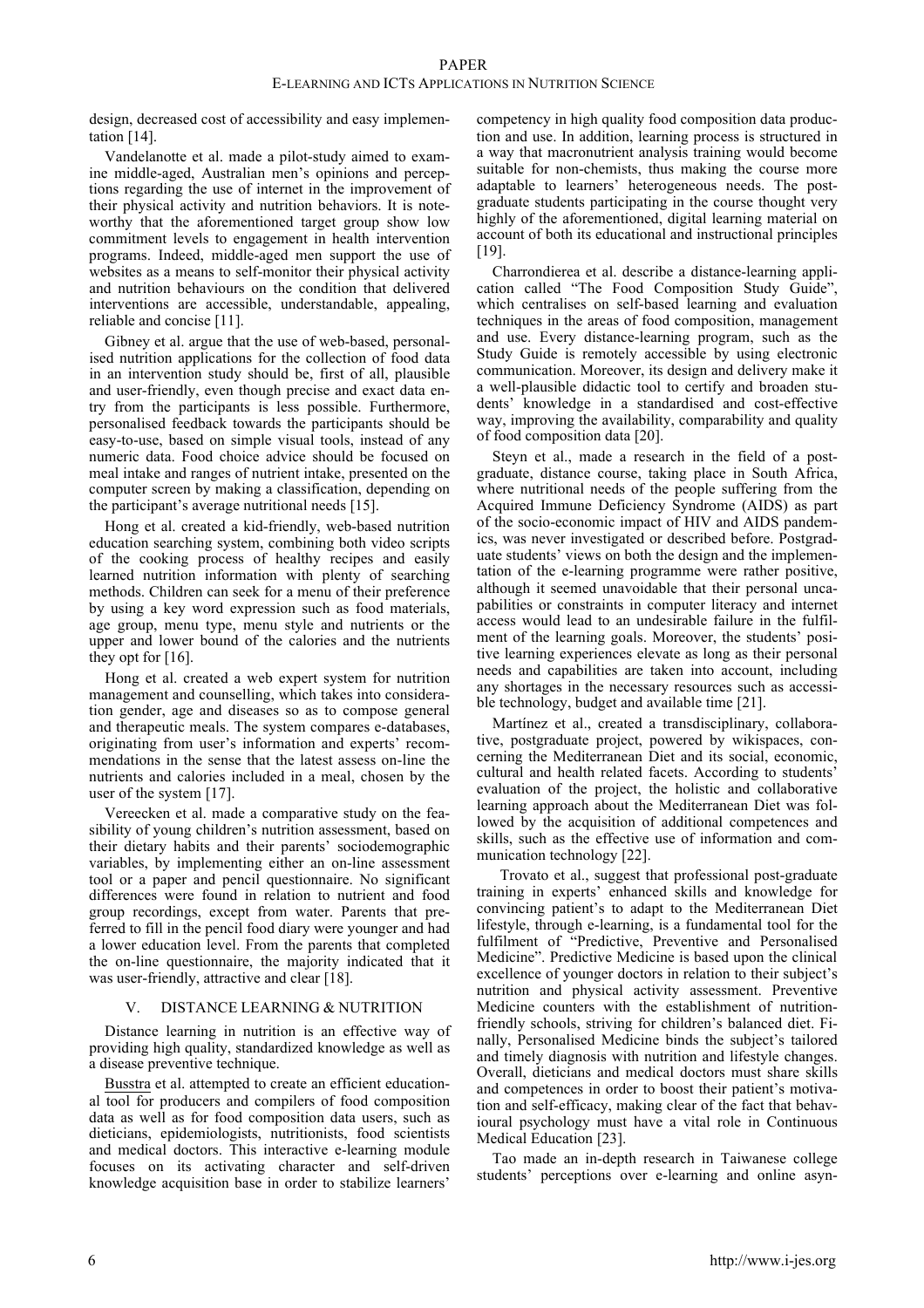## E-LEARNING AND ICTS APPLICATIONS IN NUTRITION SCIENCE

chronous education programs in general. Issues of interest were students' performance, student satisfaction and dropout rate. Discernible typology of different student groups came up from data analysis. Thus, the sceptics and the optimists emerged from a factor analysis of 30 variables. The results of the study may assist stakeholders' elearning decisions and furthermore promote e-learning programs [24].

Rudolf et al. designed an intervention study called "HENRY", Health Exercise Nutrition for the Really Young, aiming to help practitioners work more effectively on obesity prevention and treatment, with parents whose children are under the age of five. The intervention involved face-to-face group training and an e-learning course, both structured in a self-reflective way to boost practitioners' confidence on addressing to parents' taking up on healthier lifestyle. The participants' self-assessment as well as their managers' post-training evaluation showed that the program helped first of all the practitioners and their families develop better eating behaviours and therefore, enhanced their nutrition and emotional wellbeing as a whole. Indeed, the program helped the participants and the parents collaborate better through common decision making and by working in a more supportive climate [25].

## VI. OBESITY & NUTRITION

Obesity targeted applications have to do both with weight-loss intervention programs as well as obesity prevention through the adoption of healthy lifestyle.

Mc Donald et al. made a survey, investigating pediatricians' familiarity with the use of Health Information Technology and more specifically with the Expert Committee Recommendations program for obesity screening and management. Researchers aimed to make an in-depth investigation around the pediatricians' perceptions in the use of electronic health records and decision support systems for the improvement of their nutrition and physical activity counselling. Findings depict clinicians' intention to stay focused on each patient's individual needs as well as to their own clinical experience when it comes to obesity management and counselling. However, they are in favor of implementing functional interventions, such as a decision alert that identifies obesity and is linked to targeted educational materials related to patient's age, gender, neighborhood and weight status [26].

Taylor et al. outline the outcomes from nutrition and physical activity interventions, centred in adult males via web-based mode of delivery. Particularly, studies aimed at showing a significant change in adult males' dietary intake or in their body weight and Body Mass Index over the intervention period. As far as the results of the studies are concerned, effectiveness of the internet-based features of the intervention delivery was insignificant due to the heterogeneity of the study designs. Nonetheless, adult men seem to be more easily recruited in a study if they can use the internet from their worksite environment. Moreover, instant and tailored feedback, such as clear, concise and achievable in goal setting messages presented in a comical manner, in response to adult men's self-monitoring of lifestyle changes, are strongly associated with the enhancement of the effectiveness of dietary interventions for males [27].

Nakandala et al. present a fuzzy logic methodology as to the determination of individual's carbohydrate intake

requirements by integrating three input variables, level of physical activity, age and Body Mass Index. This multiple decision criteria application owns its fuzzy logic principles to experts' knowledge and its final goal is to enhance individual health sustenance in contemporary life conditions [28].

Storey et al. studied Canadian adolescents' current bodyweight status, nutrient intakes, meal behaviours and physical activity levels by using a web-based, selfadministered survey. According to the findings, overweight and obese students consumed significantly more total fat and high calorie beverages as well as higher frequency of breakfast skipping. It is crucial for adolescents' weight status to improve their lifestyle behaviours, including school health policies [29].

Lewis et al. note the importance of incorporating personal data such as Body Mass Index, activity level and individual dietary goals to provide tailored-made, health and nutrition intervention programs, which can be optimized by using a web-based interactive, self-monitoring mechanism. In concrete, effective intervention programs own their success, partly to participants' knowing exactly what they have to do to achieve their health and nutrition goals and having to be accountable for their own success. Continuous feedback, weekly or less frequently, rather aspiring for the participants, is indispensable [2].

Baños et al. describe an e-health platform for the treatment and prevention of childhood obesity, divided into three real-time, interconnected applications. The Clinical support system, the Home support system and the Mobile support system. Clinical support system is implemented by clinicians in order to create patient's medical and psychological profile through self-responsive questionnaires and furthermore, proceed to necessary treatment adaptations. Home support system provides children's selfaccess to educational games in an attempt to combine learning goals and amusement as well as to improve motivation levels and self-reinforcement of healthy nutrition and lifestyle behaviours. Finally, Mobile support system encompasses a Personal Digital Assistant, which operates on self-report bases for recording food intake and physical activity as well as a Sensorisation platform, which reserves students' physiological information and mobility habits. Generally speaking, self-report techniques are considered a reliable predictor of success during weight-loss treatments [30].

Shehu et al. found that Nigerian High school girls' percentage of body fat and activity pattern are related significantly. They also make clear of the fact that obesity can be combated only by both dietary restriction and increased physical exercise. Health education programs should raise children's interest on adopting healthy lifestyle to avoid getting fat [31].

Shaban-Nejad et al. have generated a consistent, multidisciplinary semantic platform that assembles social, environmental, economical and behavioural knowledge in the domain of healthy eating and child obesity prevention. Such biomedical ontologies, like the Childhood Obesity Prevention [Knowledge] Enterprise (COPE), include advanced logical reasoning services and social networking in order to develop an integrated consensus knowledge base. COPE can offer dietary recommendations based on the individual's personal profile for promoting healthy eating habits [32].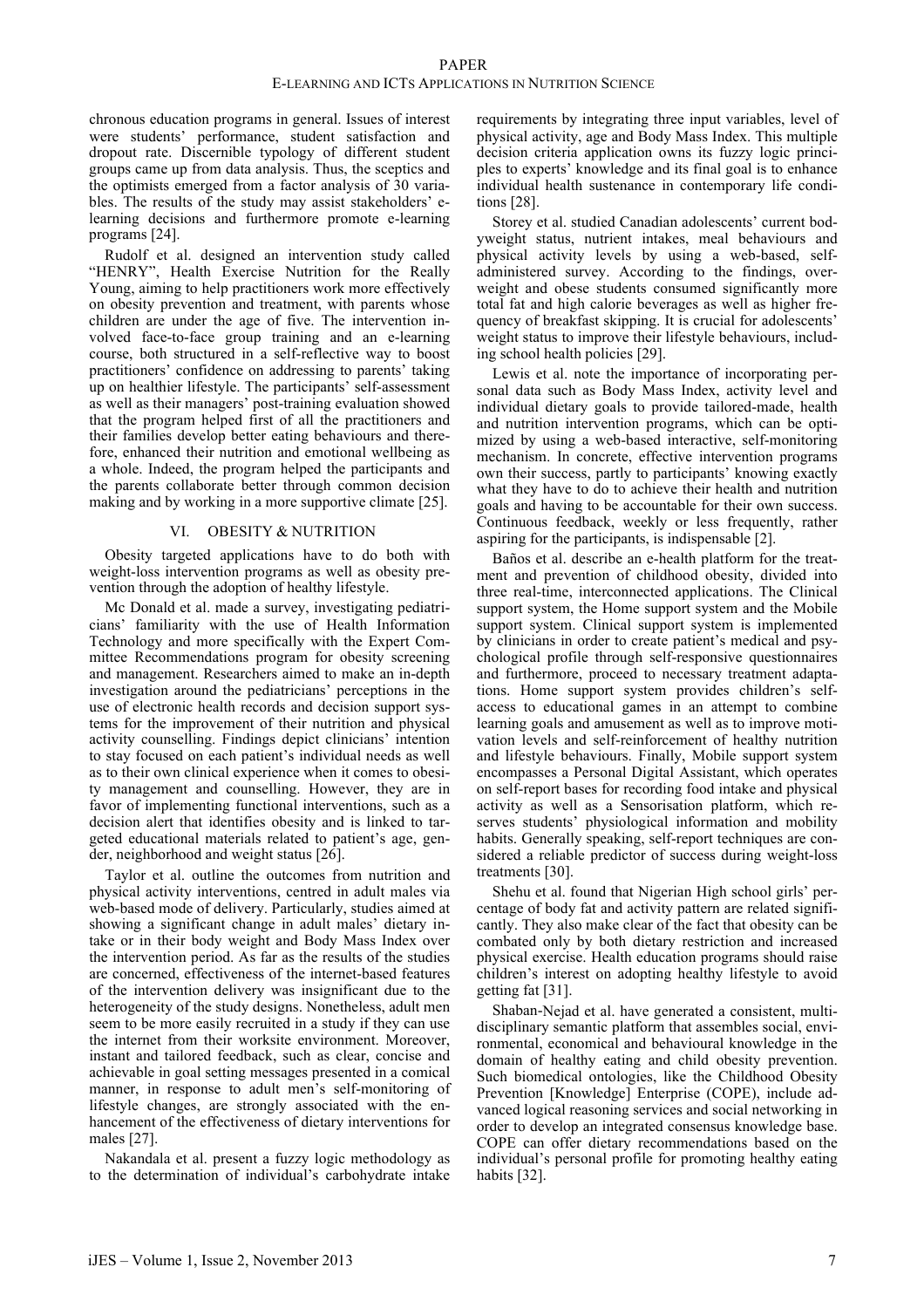# PAPER

## E-LEARNING AND ICTS APPLICATIONS IN NUTRITION SCIENCE

Dour et al. performed a web-based intervention study on weight-related health behaviour changes occurring in college students. Positive effects were found on fruit and vegetable consumption and maintenance of baseline levels of physical activity. Furthermore, motivation, program satisfaction, and achievement of intervention goals differentiate on account of the gender. Men's motivation originated from enhancing their personal goal-setting skills in contrary to their female counterparts, who found more motivating, the combination of health and pleasure [33].

Chen et al. attempted to promote Chinese American adolescents' skills in adapting to healthier lifestyle and body weight, by implementing a web-based intervention program that focused on participants' problem-solving skills and the setting of realistic and achievable personal goals as far as healthy food intake and active lifestyle is concerned. Results showed a reduction in waist-to-hip ratio and diastolic blood pressure, whereas there was an increase in vegetable and fruit intake as well as in levels of physical activity. In this program, adolescents' parents were guided via web-based sessions on the ways to improve their children's healthy weight-related behaviors, considering the high rate of Chinese parents' involvement in their children's lives [34].

Rusin et al. resume research data on informatics, food intake and nutrition. The target group of these applications is mainly overweight, obese and diabetes' patients. Most applications permit food type entry and quantity consumed by the individual, whereas others record carbohydrate or calorie intake. Meanwhile, mobile phones first and foremost, personal computers and personal digital assistants are the devices, used for personalized reports and data sharing. In order to simplify the food recording process and save time, search in a food database, reports, graphical presentations, listing of favourite foods and an overview of the user's own meals are optimized [35].

## VII. DIABETES & NUTRITION

Diabetes-related applications attempt to address to diabetic patients' multiple needs both as far as self- implemented screening and management of the disease is concerned.

Bakken et al. made a research on urban and rural, older diabetic patients' satisfaction and usefulness over the implementation of Informatics for Diabetes Education and Telemedicine (IDEATel) project. Home telemedicine unit consisted of a video camera and microphone, a home glucose monitoring device and blood pressure cuff as well as access both to their clinical data profile and to an educational web site in low literacy version of English and Spanish. Results showed participants' perceptions of satisfaction and usefulness to be highly positive. Patients' location of residence (urban-rural) had little to do with their perceptions on utilisation, usefulness and satisfaction of the project. Thus, any associations found were attributed to distinct survey methods as data from urban participants were collected in a face-to-face interview rather than via mailed means, such as in case of the rural sample. Hispanic and non-Hispanic participants were treated equally in regards to materials of research and communication means as everything was available also in Spanish, except from English [36].

Spanakis et al. focus on the implementation of a novel care model for diagnosing and monitoring diabetes. The

Reaction project took place in Greece, Italy, Cyprus, France and participants noted that information technology may bring profound changes in patient's self-care and empowerment as well as in-depth communication between the latest and their health providers. Epatch technology, a small body-sensor adhesive to patient's skin, was used for measuring physiological signals and continuous glucose monitoring. Moreover, a platform provides professional decision support for in-hospital environments and safety monitoring for dosage and compliance, by implementing wireless technologies for continuous blood glucose control, clinical monitoring and intervention strategies, all in a closed-loop system. The Glucose Management System application, developed within the Reaction project, collects information from various sources such as glucose level, nutritional intake, administered drugs and the patient's insulin sensitivity so as to calculate the required insulin dosing during hospitalisation. Furthermore, insulin therapy should not be associated only with frequent blood glucose measurement, but also with controlling lifestyle factors to improve diabetics' overall health status [37].

Yu et al. present a support vector machine model that selects the most adequate sets of individuals' variables in order to achieve the best possible classification into common diseases like diabetes. More specifically, the set of diabetes-related variables was family history, age, race, ethnicity, weight, height, waist circumference, Body Mass Index, hypertension, gender and physical activity. The model evaluation showed that the support vector machine was an effective web-based tool, useful for the prediction of other common diseases, as well. Its main beneficiary characteristics are related to multivariate risk factors with small effects and unknown underlying biological relationships, let alone limited sample size [38].

Kaufman reports that computerised interventions empower patient's self-management of diabetes, lead to beneficiary behaviour changes and increase their knowledge through distance learning programs. To be more specific, effective interventions using information technology should be flexible, as they should address to every patient's individual goals and characteristics in order to maintain patient's interest over a long period of time. Patients' positive experiences with telemedicine interventions relate to their interaction with their clinical team or friends, besides being able to self-monitor glucose levels. In addition, improved clinical outcomes are accompanied by cell-phone and text message interventions, which have been found to increase patient–provider and parent–child communication as well as satisfaction with care. Finally, email-based behaviour change interventions have been found to increase physical activity and improve nutrition intake [39].

Sieverdes et al. made a review study on the guidelines and the use of mobile health technology as a means to prompt individuals' skills on self-management of diabetes and furthermore its care and health preservation. Glucose monitoring, medication dosage, nutrition therapy and blood pressure automatic feedback, strongly depend on the constant interaction between the patient and his/her health care providers in order to make any necessary adjustments in the implementation of the treatment. As far as nutrition therapy in diabetes is concerned, except from telemedicine practices that should incorporate voice recognition and visual feedback for recording food intake in food diary programs, it is vital for patients to be educat-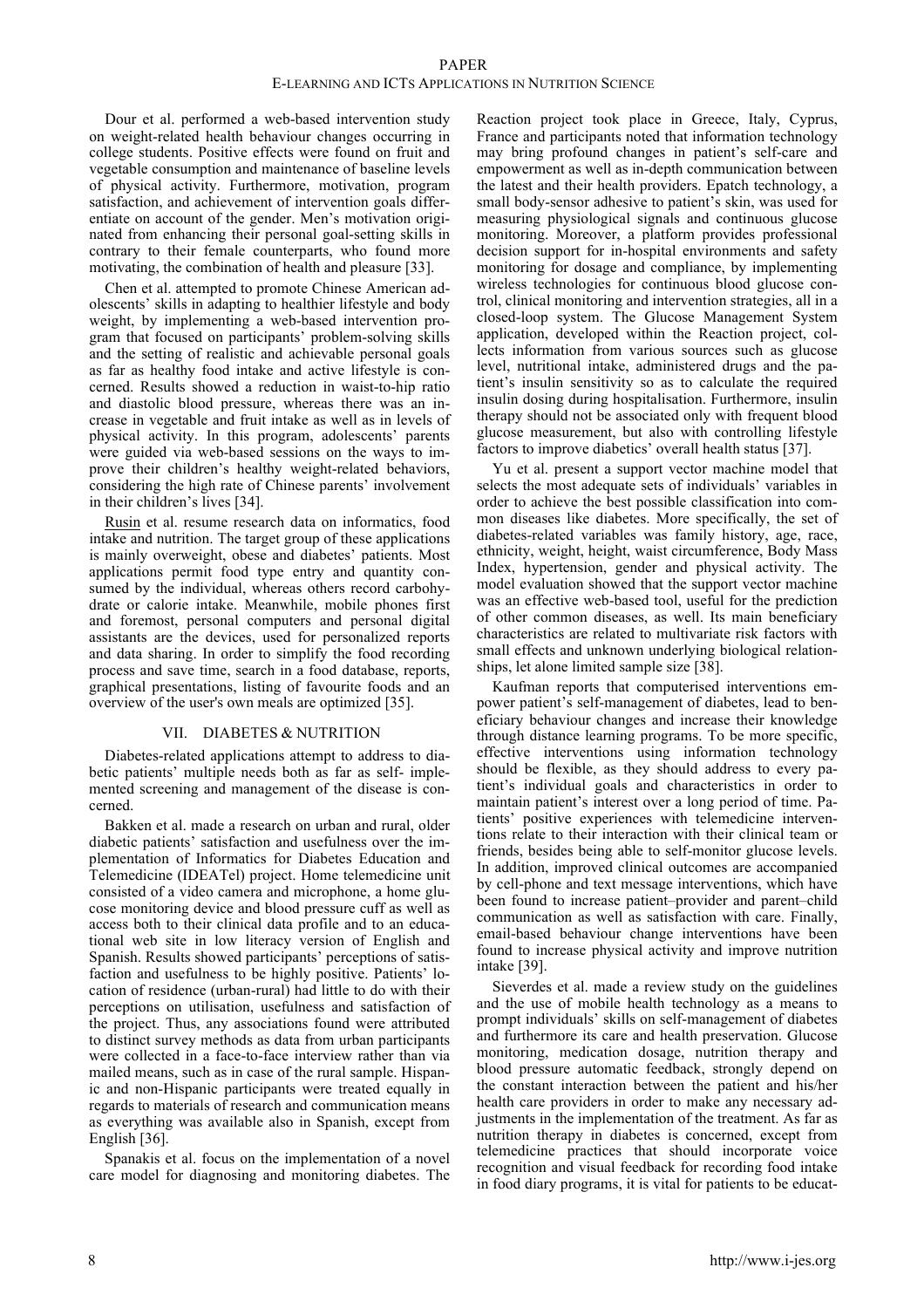## PAPER

## E-LEARNING AND ICTS APPLICATIONS IN NUTRITION SCIENCE

ed on food selection, preparation and portion sizes. Successful adherence to physical activity is related to developing self-regulatory skills, for constant self-improvement and new goal setting. Internal accelerometers in smartphones, is a rather cost-effective application for measuring or tracking physical activity. Moreover, selfmonitoring of weight and body composition may increase patient's accountability, especially if their bodyweight changes are also monitored by peers via social networking sites. Overall, real-time messaging via mobile streaming services are used for patients' encouragement as well as for educatory and self-regulatory reasons, including algorithms that determine the amount of insulin or carbohydrates needed to regulate glucose. Future application design and messaging should focus more on the target audience, either through their intriguing and motivating characteristics or by leaving individuals some freedom of choice [40].

#### VIII. CONCLUSION

Research data on nutrition & ICTs show the importance of behaviour-based applications in individuals' health preservance. Dietary intake and physical activity in everyday life are both constituents of a healthy lifestyle. Selfregulatory skills are vital for life-long behavioural changes. Nutrition applications should also be genuily intriguing as they need to provoke individuals' long-term engagement in an intervention program. For that purpose, personalised communication as well as tailored feedback according to individuals' personal profile, are predominant for treatment alterations and psychological support. Moreover, flexible, multiple purpose and cost-effective nutrition applications offer the opportunity of serving the needs of a large number of the population at a low cost, thus enhancing preventive medicine and reducing the inherent difficulties of the deprived part of the society. Finally, such applications should be accurate and trustworthy in order to gain interested party's acknowledgement and acceptance, ranging from healthcare professionals to individuals, concerned about their health status.

## **REFERENCES**

- [1] Chena Y., Hsua C.-Y., Liua, L., Yangb S. : "Constructing a nutrition diagnosis expert system", Expert Systems with Applications, vol. 39, issue 2, pp. 2132–2156, (2012). http://dx.doi.org/10.1016/j.eswa.2011.07.069
- [2] Lewis K. D. & Burton-Freeman B. M. : "The Role of Innovation and Technology in Meeting Individual Nutritional Needs", The Journal of Nutrition, vol. 140, pp. 426-436, (2010). http://dx.doi.org/10.3945/jn.109.114710
- [3] Koch S. & Hägglund M.: "Review: Health informatics and the delivery of care to older people", Maturitas, vol. 63, issue 3, pp. 195–199, (2009). http://dx.doi.org/10.1016/j.maturitas.2009.03. 023
- [4] Lopez L. J. R., Goroso D. G. and Battistella L. M. : "Sensor Network for Assessment of Energy Expenditure design based on Android CLAIB 2011", IFMBE Proceedings, vol. 33, pp.678–681, 201, (2011).
- [5] Bickmorea T. W., Schulmana D. & Sidnerb C. L : "A reusable framework for health counseling dialogue systems based on a behavioral medicine ontology", Journal of Biomedical Informatics, vol. 44, issue 2, pp. 183–197, (2011). http://dx.doi.org/10.1016/ j.jbi.2010.12.006
- [6] Takahashi J., Ueda T., Nishikawa C., Ito T. & Nagai A.: "Implementation of Automatic Nutrient Calculation System for Cooking Recipes Based on Text Analysis", PRICAI 2012, LNAI 7458, 789–794, (2012).
- [7] Amft O. & Tröster G. : "Recognition of dietary activity events using on-body sensors" Artificial Intelligence in Medicine, vol. 42, issue 2, pp. 121–136, (2008). http://dx.doi.org/10.1016/ j.artmed.2007.11.007
- [8] Ayres E. J., Greer-Carney J. L., McShane, F. P. E., Miller, A. & Turner P. : "Nutrition Informatics Competencies across All Levels of Practice: A National Delphi Study", Journal of the Academy of Nutrition and Dietetics, vol. 112, issue 12, pp. 2042–2053, (2012). http://dx.doi.org/10.1016/j.jand.2012.09.02:
- [9] Hebden L., Amelia Cook A., Van der Ploeg H. P. & Margaret Allman-Farinelli M. : "Development of Smartphone Applications for Nutrition and Physical Activity Behavior Change", JMIR Res Protoc 2012, vol. 1, issue 2, e9, (2012).
- [10] Kerr D. A., Pollard C. M., Howat P., Delp E. J., Pickering M., Kerr K. R., Dhaliwal S. S., Pratt L. S., Wright J. & Boushey C. J. : "Connecting Health and Technology (CHAT): protocol of a randomized controlled trial to improve nutrition behaviours using mobile devices and tailored text messaging in young adults", BMC Public Health, vol. 12, issue 477, pp. 1-10, (2012).
- [11] Vandelanotte C., Caperchione C. M., Ellison M., George E. S., Maeder A., Kolt G. S., Duncan M. J. , Karunanithi M. , Noakes M. Hooker C., Viljoen P. & Mummery W. K. : "What Kinds of Website and Mobile Phone–Delivered Physical Activity and Nutrition Interventions Do Middle-Aged Men Want?", Journal of Health Communication, pp. 1–14, (2013).
- [12] Medhi I, Jain M., Tewari A., Bhavsar M., Matheke-Fischer M. & Cutrell E. : "Combating Rural Child Malnutrition through Inexpensive Mobile Phones", NordiCHI'12, October 14-17, 2012 Copenhagen, Denmark.
- [13] Hercberg S., Castetbon K. Czernichow S., Malon A. Mejean C., Kesse E., Touvier M. & Galan P. : "The Nutrinet-Sante Study: a web-based prospective study on the relationship between nutrition and health and determinants of dietary patterns and nutritional status", BMC Public Health, vol. 10, issue 242, pp. 1-6, (2010).
- [14] Neuenschwander, Author VitaeL. M., Abbott, A. & Author VitaeMobley, A. R. : "Comparison of a Web-Based vs In-Person Nutrition Education Program for Low-Income Adults", Journal of the Academy of Nutrition and Dietetics, vol. 113, issue 1, pp. 120- 126, (2013).
- [15] Gibney M. J and Walsh M. C. : "The future direction of personalised nutrition: my diet, my phenotype, my genes", Proceedings of the Nutrition Society, vol. 72, pp. 219–225, (2013). http://dx.doi.org/10.1017/S0029665112003436
- [16] Hong S.-M., Lee T.-K., Chung H.-J., Park H.-K., Lee E.-J., Nam H.-S., Jung S.-I., Cho J.-Y., Lee J.-H., Kim G. & Kim M.-C. : "Construction of web-based nutrition education contents and searching engine for usage of healthy menu of children", Nutrition Research and Practice, vol. 2, issue 2, pp. 114-120, (2008). http://dx.doi.org/10.4162/nrp.2008.2.2.114
- [17] Hong S.-M., Cho J.-Y., Lee J.-H., Kim G. & & Kim M.-C. : "NutriSonic web expert system for meal management and nutrition counselling with nutrient time-series analysis, e-food exchange and easy data transition", Nutrition Research and Practice, vol. 2, issue 2, pp. 121-129, (2008). http://dx.doi.org/10.4162/nrp. 2008.2.2.121
- [18] Vereecken C. A., Covents M., Haynie D. & Maes L. : "Feasibility of Young Children's Nutrition Assessment on the Web", J Am Diet Assoc, vol. 109, issue 11, pp. 1896-1902, (2009). http://dx.doi.org/10.1016/j.jada.2009.08.013
- [19] Busstraa M. C., Hulshofa Paul J. M., Houwenb Jan, Elburga L., Peter C.H. & Hollmana P. C. H. : "Nutrient analysis explained for non-chemists by using interactive e-learning material", Journal of Food Composition and Analysis, vol. 25, issue 1, pp. 88–95, (2012). http://dx.doi.org/10.1016/j.jfca.2011.07.003
- [20] Charrondierea, R. U., Bermana S. & Elmadfab I. : "Food composition training: Distance learning as a new approach and comparison to courses in the classroom", Journal of Food Composition and Analysis, vol. 22, issue 5, pp. 421–432, (2009). http://dx.doi.org/10.1016/j.jfca.2009.05.001
- [21] Steyn L., Cronje J. C. & Bothma T. J. D. : "E-learning: a nutrition and HIV/AIDS information tool", Perspectives, vol. 60, issue 4, pp. 364-382, (2008).
- [22] Martínez A. A., Medina F. Xavier, Pons Albalat J. A. & Rubio F. S. : "Desafíos y oportunidades de las herramientas 2.0 para el stu-